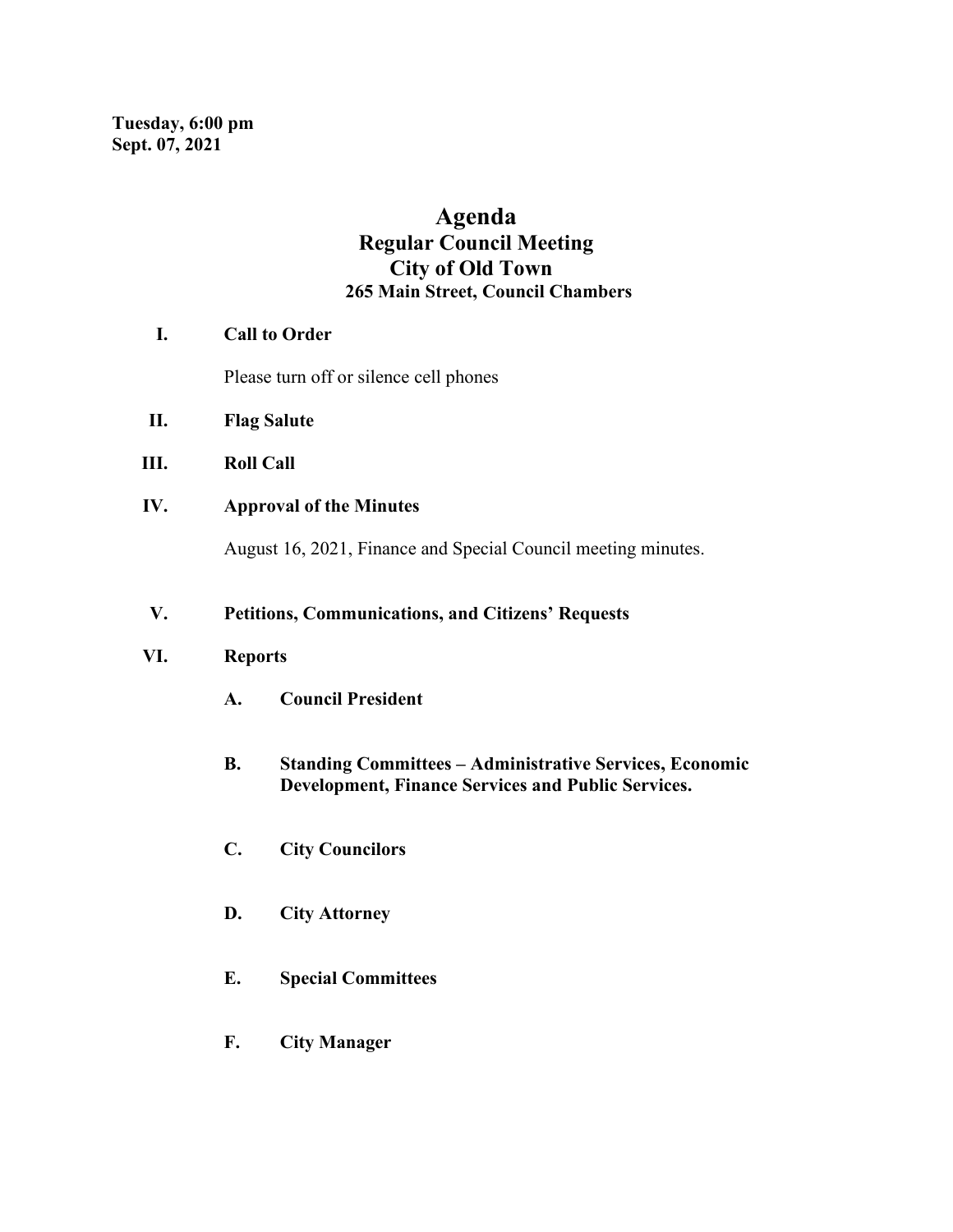### **VII. Consent Agenda:**

**Suggested motion:** Resolved, the Old Town City Council hereby approves the suggested motions under the Consent agenda. Items 1, 2, 3 & 4.

## **(Carol May)**

1. The City Council will consider issuance of a Proclamation in observance of Constitution Week September 17th through 23rd.

 **Suggested motion**: Resolved, the Old Town City Council hereby approves Issuance of a Proclamation in observance of Constitution Week September 17th through 23rd, sponsored by the Old Town-Orono Esther Eayers Chapters Daughters of the American Revolution.

2. The Old Town City Council will consider approval of two Minor event permit applications from Open Waters, an unincorporated, non-profit group.

 **Suggested motion**: Resolved, the Old Town City Council hereby approves two Minor events permit applications from Open Waters, an unincorporated, non-profit group. (Jennie Hahn) Both events to be held on September 11, September 12 rain date. First event will be an art exhibit/walk 6 am-10 am and will be held at the Boat Launch on Fourth Street. Second event will be an art exhibit/walk/song and music event, from 1 pm - 5 pm to be held at Riverfront Park. Two Minor event fees have been paid.

3. The City Council will consider approval of the renewal applications for a Malt, Vinous & Spiritous Liquor License, a Victualer's and Special Amusement permit for the Elks Lodge, 37 Fourth Street.

 **Suggested motion:** Resolved, the Old Town City Council hereby approves the renewal applications for a Malt, Vinous & Spiritous Liquor License, a Victualer's and Special Amusement permit for the Elks Lodge, 37 Fourth Street. Inspections are all approved.

4. The City Council will consider approval of a new Victualer's License for Luke Fredette, d/b/a Jersey Subs and Sweets, 601 Stillwater Ave. #1.

 **Suggested Motion:** Resolved, the Old Town City Council hereby approves a new Victualer's License for Luke Fredette, d/b/a Jersey Subs and Sweet, 601 Stillwater Ave. #1. Inspections are all approved.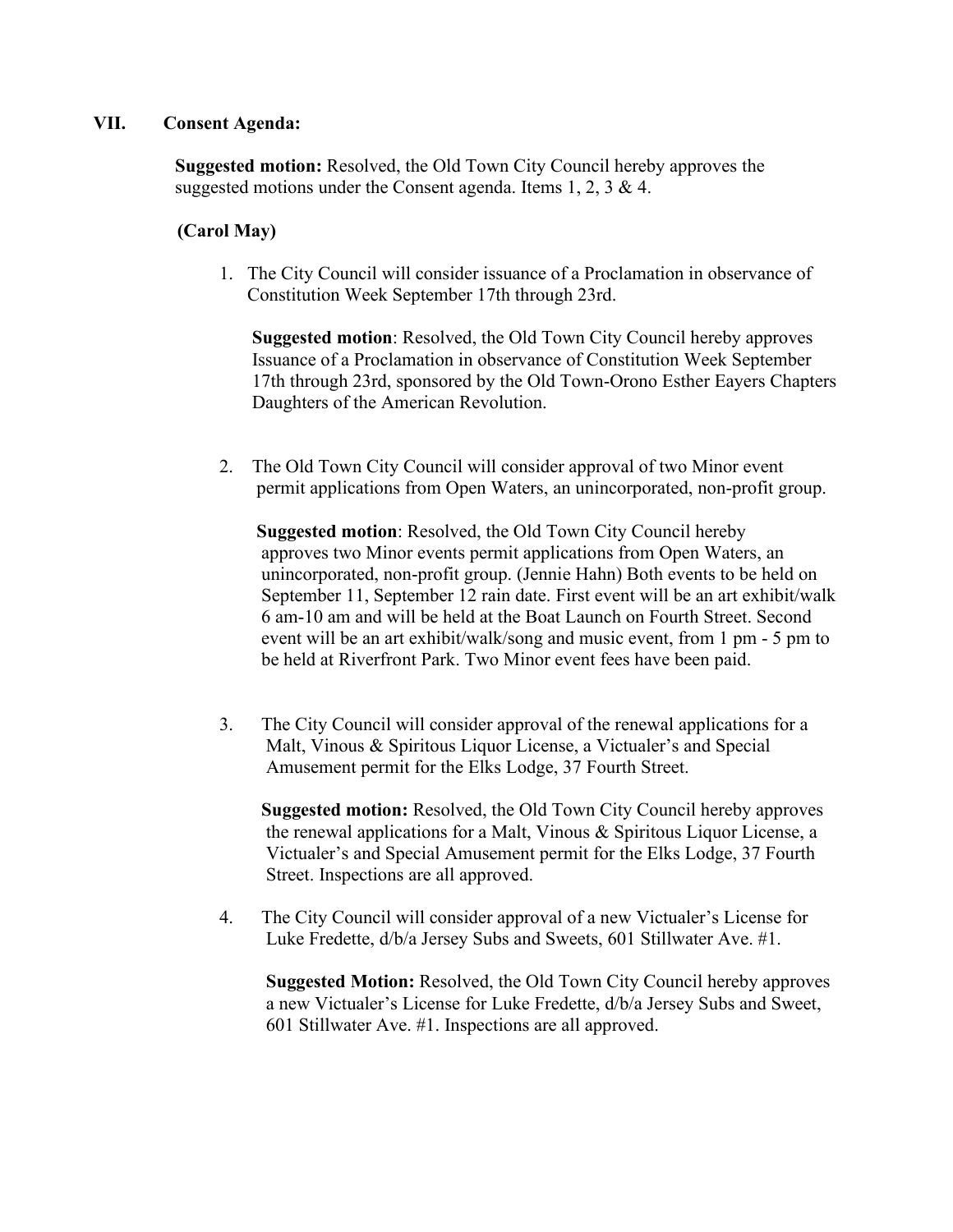## **VIII. Public Hearings and Second Reading of Ordinances:**

- 1. The City Council will conduct a Public Hearing on a proposal to amend Chapter 21, titled Welfare, Appendices A, B & C (Food, Housing & Heat Assistance Limits) of the General Assistance Maximum Amounts for the period October 1, 2021, through September 30, 2022. This amendment is a requirement of the Department of Human Services in compliance with Title 22, M.R.S.A. §4305(4) (attachment #1).
	- 1a. The City Council will consider scheduling a Second Reading and final approval on a proposal to amend Chapter 21, Titled Welfare, Appendices A, B, & C of the General Assistance Maximum Amounts.

 **Suggested motion**: Resolved, the Old Town City Council hereby approves scheduling a Second Reading for final approval on October 04, 2021, on a proposal to amend Chapter 21, titled Welfare, Appendices A, B & C (Food, Housing & Heating Assistance Limits) of the General Assistance Maximum Amounts for the period October 1, 2021, through September 30, 2022, as presented in the attachment.

# **(Councilor Brissette)**

#### **Old Business: items 1 and 2**

1. The City Council will consider the approval of funding for resurfacing of pavement on the Airport waterfront access road in the amount of \$ . Option A or B from B & B Paving. Monies to come from the hangar reserve, account number 09-520- 65-7205.

 **Suggested motion**: Resolved, the Old Town City Council hereby approves funding for resurfacing of pavement on the Airport waterfront access road in the amount of \$ Dependence Option A or B from B & B Paving. Monies to come from the hangar reserve, account number 09-520- 65-7205. (Estimates Attached)

#### **(Councilor Wight)**

2. The City Council will consider approval of the request from Economic Development Director, EJ Roach, to designate an area off Perkins Avenue for additional community garden beds and small storage shed. A portion of the cost to construct new beds will be provided by a grant from the Old Town Rotary. A proposed sketch of the location is attached.